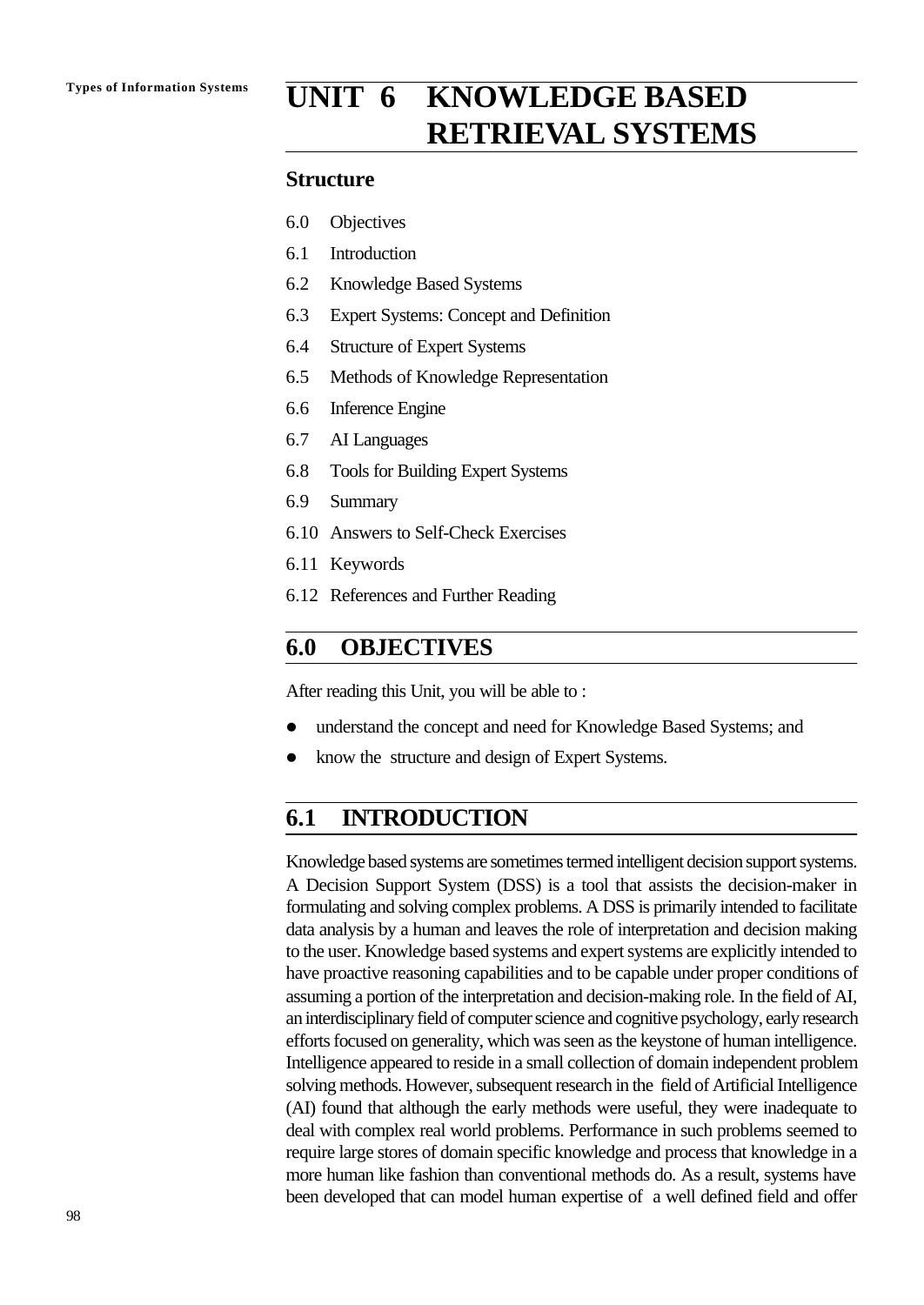intelligent support to a practitioner. These are commonly referred to as knowledge based expert systems or knowledge systems.

# **6.2 KNOWLEDGE BASED SYSTEMS**

The Knowledge Based Systems (or more commonly called expert systems) use domain specific knowledge in addition to general knowledge. They employ heuristic method as well as algorithmic methods. They perform well in the domain or problem area, i.e., generate an accurate and useful solution in a reasonable amount of time. These systems are capable of explaining knowledge and its rationale for proposed solutions. The other important characterization of knowledge based systems are that they are flexible, which means that they can be modified and expanded by adding to or deleting from the knowledge base without the need for rewriting the programme itself.

Knowledge based systems are designed and developed using a process of knowledge engineering undertaken by a specialised systems analyst known as a knowledge engineer. Knowledge engineering is a system development methodology similar to those used to construct conventional applications.

Knowledge engineering encompasses all of the individual tasks required for the construction of a knowledge based system which includes the following :

- 1) **Problem identification and characterization** Description of the specific problem to be addressed by the system, including the following :
	- a) The type of the problem diagnosis, prediction, simulation, planning etc.
	- b) Problem domain- disease management, nurse scheduling, equipment trouble shooting.
- 2) **Requirement analysis** Identification of system users and determination of the form and substance of information, the system must present to the users in order to provide a viable solution.
- 3) **Knowledge Acquisition** Identification, collection and modeling of information required for the knowledge based system. The information can come from the following :
	- a) Written documentation technical reports, company literature, books, notes.
	- b) Reporting of data either in written or electronic form.
	- c) Human expert whose knowledge is generally elicited through interviewing and observational technique. Knowledge engineering tends to focus on both the experts corpus of domain knowledge and the experts style of reasoning and problem solving.
- 4) **Programme Development** Incorporation of acquired knowledge within an expert system/ knowledge based systems using a development tool or programming language.
- 5) **Installation and Testing** Comparison of ES/KBS output with performance criteria (i.e. system verification and validation).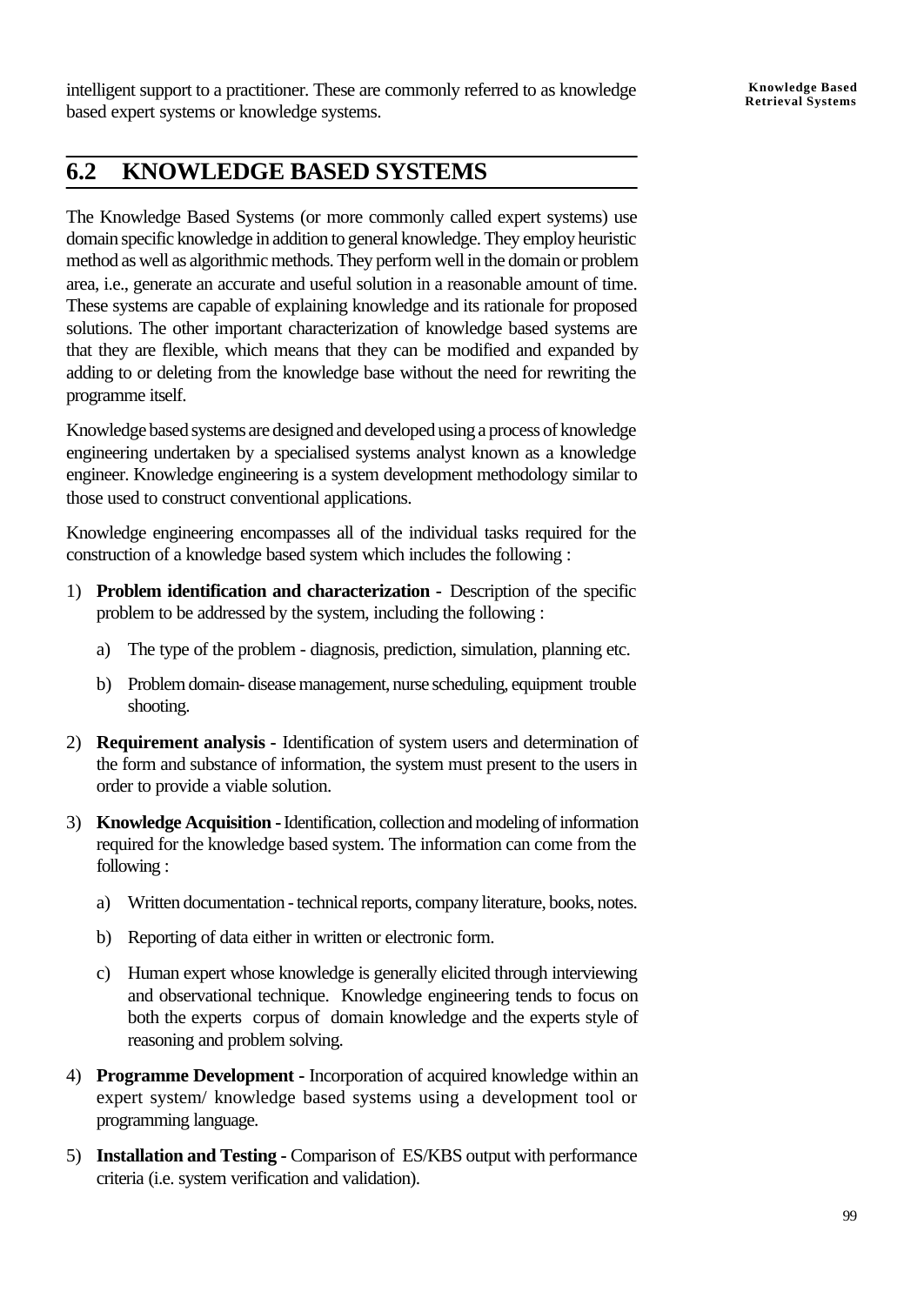### **Types of Information Systems Some Existing Expert Systems**

**Area**

| AQ11             | Diagnosis of plant disease |
|------------------|----------------------------|
| Casnet           | Medical consulting         |
| Dipmeter Advisor | Oil Exploration            |
| Mycin            | Medical consulting         |
| Prospector       | Mineral Exploration        |
|                  |                            |

Expert Systems in Library and Information Domain

In recent years some expert system have been developed in library and information area. Some of these are :

- i) **Ready Reference Advisor** It is an expert system designed to assist novice users in finding answers to common library reference questions. The system was developed for the National Agricultural Library (NAL), USA.
- ii) **RAS (Reference Advisory System)** is an expert system developed at San Diego State University to assist in providing reference sources.
- iii) Pertaining to collection development and acquisition an expert system "**Librarian Assistant**" has been developed. The domain of this system is the collection of the Applied Physics Laboratory at John Hopkins University (USA).
- iv) **'N-Cube' expert system** reported by Cosgrove to assist in the classification of library materials using UDC. This system combines shallow knowledge usually represented as production rules and deep knowledge usually represented in a frame structure. N-cube architecture consists of a parent class, sub classes, a set of rules, class inheritance and a set of properties.
- v) In the area of library education for training of professional librarians the **'YES SIR' expert system** has been developed to assist in retrieval tasks.

Paulter and others in their report, which appeared in ARIST, Vol. 28, 1994, have claimed 139 expert system projects in LIS domain.

# **6.3 EXPERT SYSTEMS: CONCEPTAND DEFINITION**

The term "expert system" refers to a system that uses contemporary computer technology to store and interpret the knowledge and experience of a human expert, sometimes several experts in a specific area of interest. By accessing this computerbased knowledge, an individual is able to get the benefit of expert advice' about that particular area.

Feigenbaum has defined an expert system as an "Intelligent computer programme that uses knowledge and inference procedure to solve problems that are difficult enough to require significant human expertise for their solutions". Knowledge necessary to perform at such a level plus the inference procedure used can be thought of as a model of the expertise of the best practitioners in the field.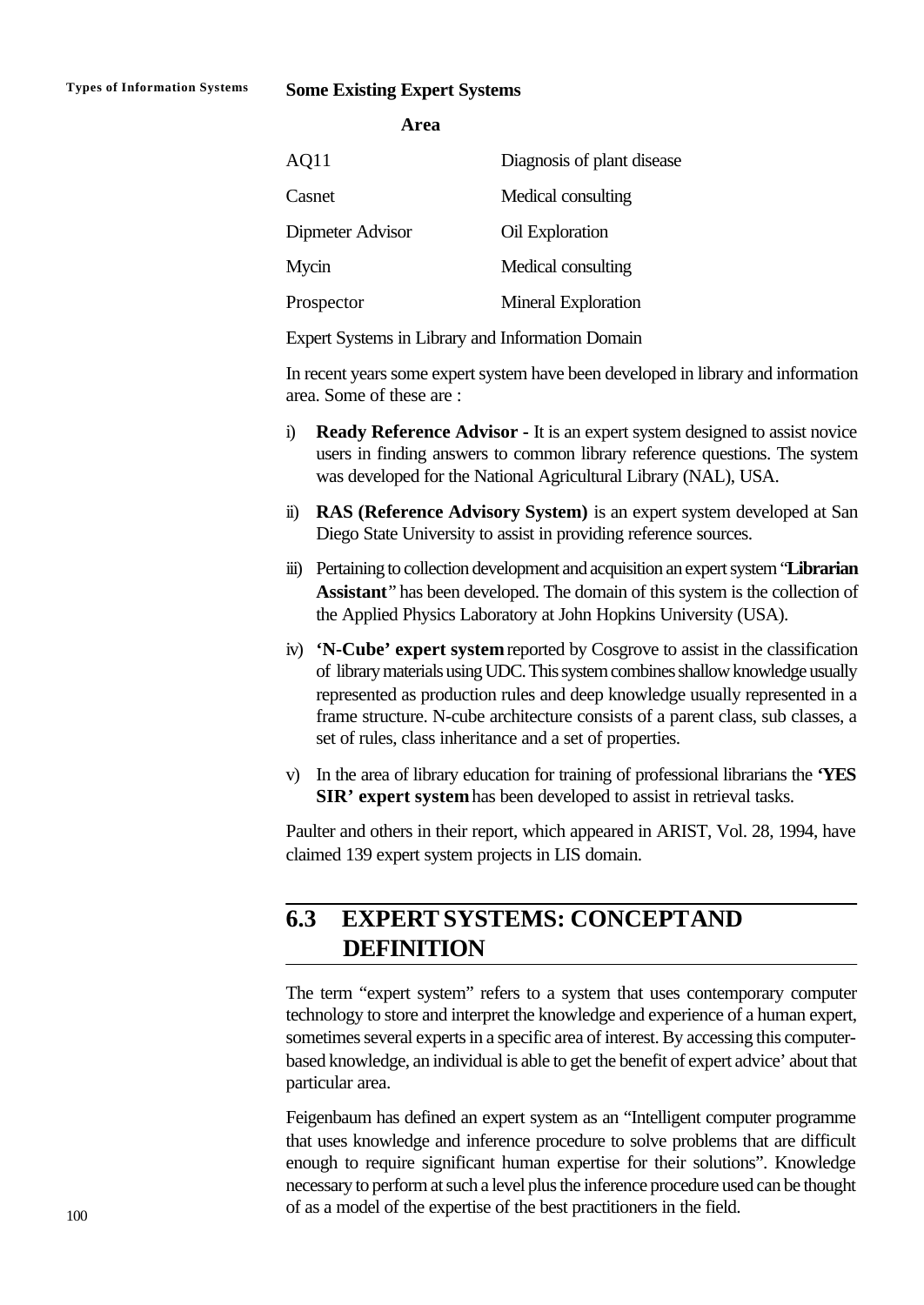The knowledge of an expert system consists of facts and heuristics. The facts constitute a body of information that is widely shared, publicly available and generally agreed upon by experts in the field. The heuristics are mostly private, little discussed rules of good judgment that characterise expert level decision making in the field. The performance level of an expert system is primarily a function of the data and quality of the knowledge base it possesses.

Those who build knowledge based expert systems are knowledge engineers and their technology is known as knowledge engineering.

The knowledge engineer focus is on replicating the behaviour of an expert of a specific field engaged in solving a narrowly defined problem to develop computer systems that will provide results that are normally associated with human intelligence.

The types of generic problems they are intended to solve also distinguish ES/KBS. The problems that are most appropriate to Expert System/Knowledge Based Systems are :

- i) Interpretation of data for situational assessment
- ii) Construction of a solution, given an imposed set of constraints.

An early examples of an expert system is DENDRAL System developed at Stanford University. The system was developed for interpreting spectroscopic data to determine the molecular structure of unknown compounds. MIT developed MACSYMA system for symbolic manipulation of algebraic expressions.

# **6.4 STRUCTURE OF EXPERT SYSTEMS**

Expert systems were developed in the 1970's. With advancement in A.I. researchers, the HIPS model of human cognitive system was used to develop the production rule in the form of a programming language called "production system". The production system is based on the basic idea that the database consists of rules called *productions* in the form of condition-action pairs : *IF* this condition arises, *THEN* take this action". The system consist of two parts : (a) Production rules of *IF*-*THEN* statements, and (b) a working memory. In simple language, a production rule is an instruction for recognise act processors. Production rules (or simply productions) are applied to working memory.

An expert system is built using the production rule derived from the Human Information Processing System (HIPS) model. It consists of two major parts : (a) The Knowledge Base including the working memory and, (b) The Inference Engine.

Experts solve problems by employing a large number of task-specific facts and heuristics. An expert is an "individual" who is widely recognised as being able to solve a particular type of problem that most other people cannot solve in an effective and efficient manner.

Experts perform well because they have a large amount of compiled task- specific knowledge stored in LTM. According to one estimate, a nobel laureate in chemistry has 50000 to 100,000 chunks of heuristic information about his reality. The human experts arranges the knowledge in his LTM so that he can respond to a problem situation by using heuristics and task specific theories.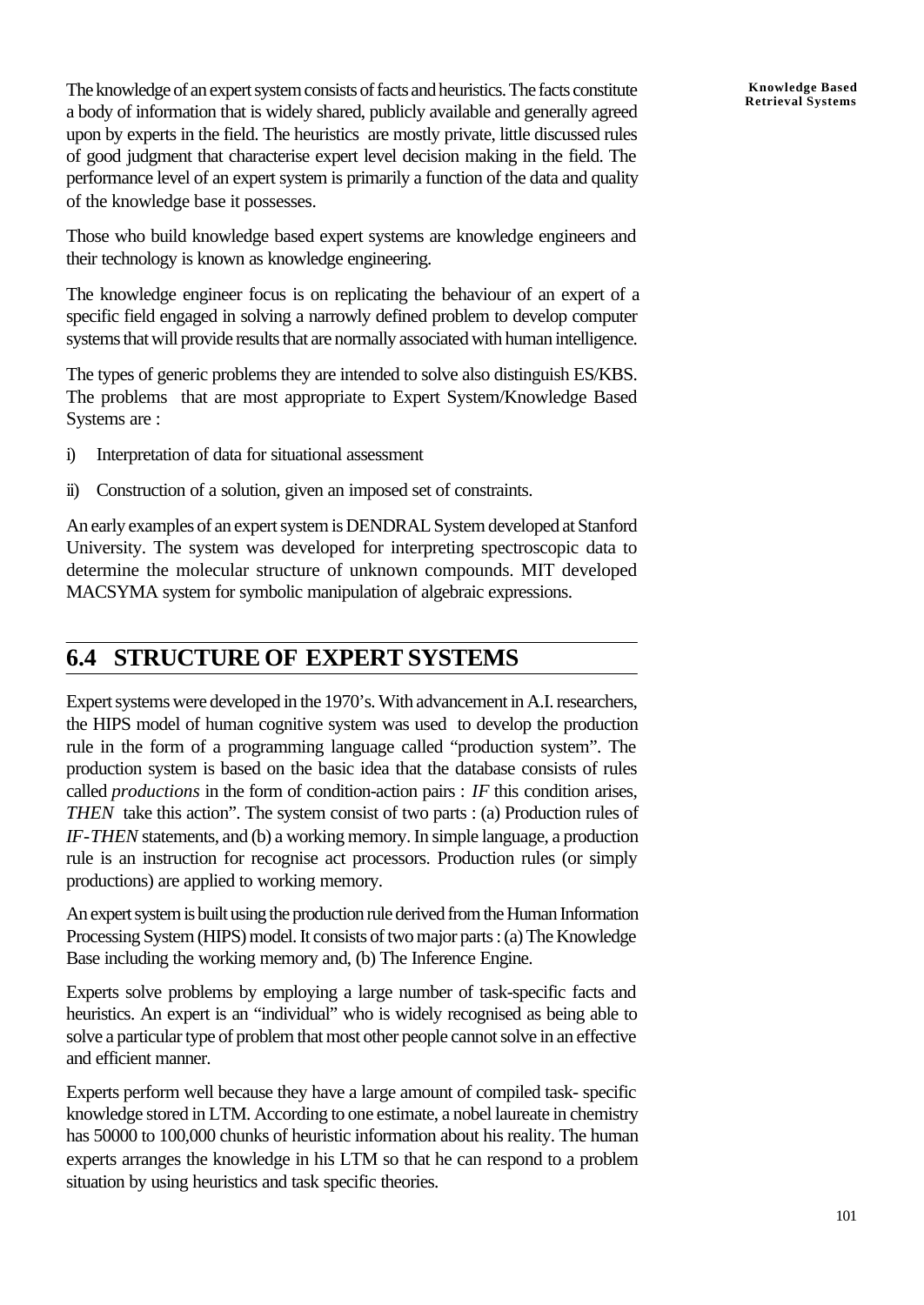**Types of Information Systems** The knowledge engineer builds a knowledge base by capturing the knowledge of a human expert. This is done through the knowledge engineer talking to experts and asking him to describe various aspects in his/her domain. The knowledge engineer collects elements or objects, identifies the characteristics of each of the object and analyses and establishes relationships linking objects (concrete or conceptual) that constitute knowledge stored in the expert's LTM.

The architecture of the knowledge based expert system is given below :



The major components of the expert system are:

- i) Knowledge Base
- ii) Inference Engine

In a rule based system, the knowledge base consists of : (i) a working memory, (ii) a rule base: A set of IF-THEN rules.

Inference Engine is the mechanism by which facts are matched to rules and rules are united together to form a set of conclusions and possible actions. Consequents are proven from antecedents through a principle of logic called modus ponens.

# **6.5 METHODS OF KNOWLEDGE REPRESENTATION**

The most important stage in the construction of an expert system is representation of knowledge itself. The knowledge representation research in AI has been concerned with the syntax and semantics of the representation of knowledge.

There are several ways to represent factual information in a rule-based system, a common method is the use of predicate calculus. A rule is structured as a link between the conjunction of one or more antecedents and a set of consequents.

*IF* <antecedent 1> *THEN* <consequent 1>

*IF* <antecedent 2 > *AND* <antecedent 3> *THEN* <consequent 2 >

The antecedent of a rule is an assertion describing the observed or inferred state of the world while the consequent can be either of the following:

— A conclusion or inference drawn from an assertion

— An action to be taken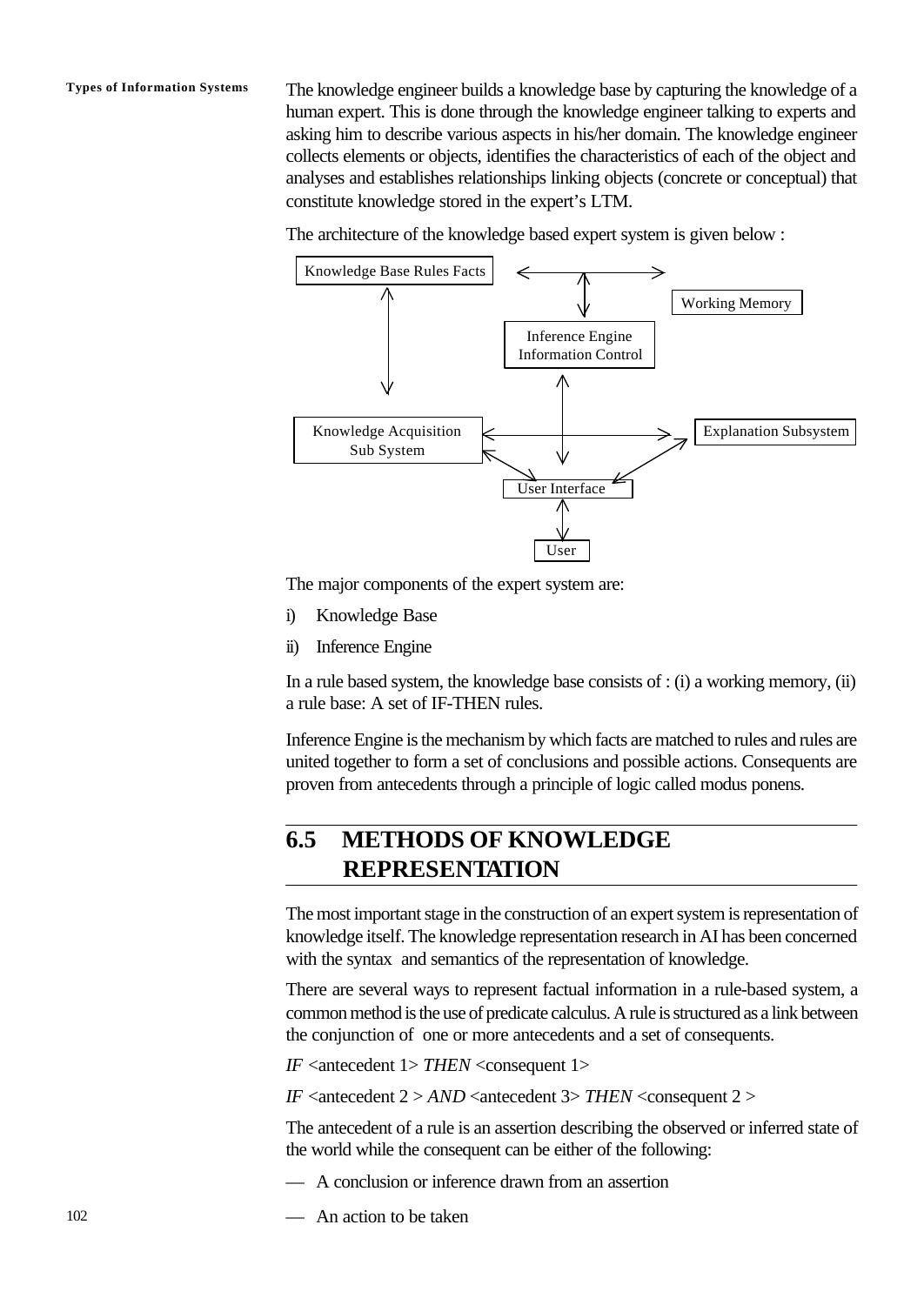A variety of methods have been developed by AI researchers to represent knowledge in the computer with a shift towards semantics. These include :

**Knowledge Based Retrieval Systems**

- Semantic networks
- Object Attribute Value (O-A-V) triplet
- Rules
- Frames
- Logical Expression

### **Semantic Networks**

The scheme of semantic networks was first proposed by Quillian and evolved rapidly to become a major concept in knowledge representation. Semantic networks are a collection of objects called nodes. Nodes are connected together by arcs or links. Nodes are used to represent objects and descriptors. The objects may be physical entities or conceptual entities. The descriptors provide additional information about objects. The links relate objects and descriptors. A link may represent any relationship. The semantic network scheme possess two distinct advantages, namely flexibility and inheritance.

### **Object Attribute Value**

Another method of representing knowledge is O-A-V triplets. In this scheme, Objects (O) may be a physical or a conceptual entity, attribute (A) may be general characteristics or properties associated with objects; Value (V) in the scheme represents the specific nature of an attribute in a particular situation. The O-A-V triplet scheme is a specialized form of semantic network approach.

Knowledge in the form of facts and rules is stored in the knowledge base of an expert system and represents static knowledge. When a user interfaces with the knowledge base and determines the values of various attributes relative to the particular situation, he generates dynamic knowledge. The system stores this dynamic knowledge in its working memory for reasoning. The process of determining specific values for the attributes stored in a static knowledge base is aften called instantiation.

### **Rules**

The rules based scheme of knowledge representation is one of the most commonly and easily understood approaches. The basic premise of the scheme is that for each type of problem a set of rules exist that solve it. A rule condition is specific enough to identify the problem and generate a search space. The most common approach of the rules scheme is production. The rules (called production) are in the form of condition action pairs. IF this condition arises THEN take this action. Rules are thus represented in the from of IF, THEN, AND, and OR logical operators, e.g.

IF Holiday in University THEN Employee need not take leave for going out of station

IF <A Student of Library Sc> AND <Studying in BHU> THEN <Eligible for Das scholarship>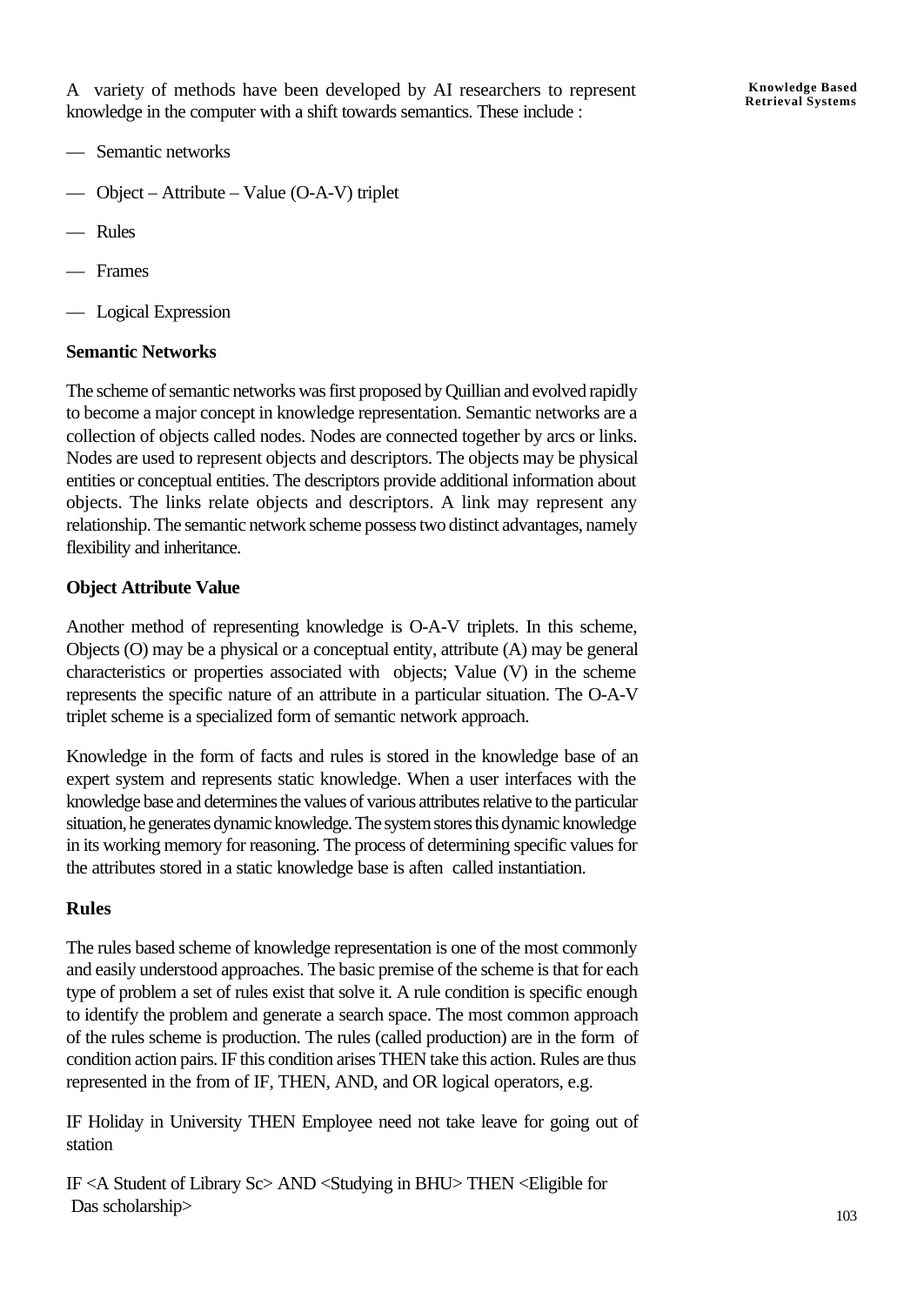| Rule $1:$ The organism grows in chain and  |  |
|--------------------------------------------|--|
| IF The organism grows in pairs and         |  |
| The organism grows in clumps               |  |
| THEN The organism is streptococcus         |  |
| Rule $2:$ IF The organism is streptococcus |  |
| THEN The infection is bacterial            |  |
| Rule 3: IF The infection is bacterial and  |  |
| THE Patient has no allergies               |  |
| <b>THEN</b> Treat with penicillin          |  |

#### **Frames**

In 1975 Minsky introduced the concept of frame for knowledge representation. A frame partitions a semantic network into easily identifiable concept. It represents knowledge in the form of a description of an object that contains slots for all of the information associated with the object, slots like attributes, may store values. A frame is a data structure for representing a stereotyped situation. Frames permit a richer representation of knowledge. However, they are far more complex and more difficult to develop. An important feature of the frame scheme is its ability to determine whether it is applicable in a given situation. Frames provide structured representation of objects or classes of objects. So frames can incorporate sets of attributes description called slots. A distinguishing characteristics of a frame based language is that a frame representing a class can contain a prototype description of a member of the class as well as a description of the class. Slots in most frame systems can have multiple values and sets of properties.

### **Logical Expression**

Logic provides another way of representing factual and representational knowledge. The several logical forms of knowledge representation are : propositional logic and predicate calculus. The propositional logic system contain statements that are either true or false. Prepositions that are linked together with connectives such as AND, OR, NOT, IMPLIES and EQUIVALENT. Propositional logic is concerned with truthfulness of compared statements depending on connectives.

The kind of knowledge that can go into a knowledge base: Behaviour description, vocabulary description, objects and relationship, decision rules, typical situation, hypothesis, uncertain facts, processes, constraints, heuristics and disjunctive facts.

| <b>Employee:</b> |                        |
|------------------|------------------------|
| Attribute        | Value                  |
| Name             | A.M. Singh             |
| Position         | Asstt. Librarian       |
| Department       | <b>Central Library</b> |
| University       | Kashividyapeeth        |
| Telephone        | 318513                 |

An example of frame, showing slots and values.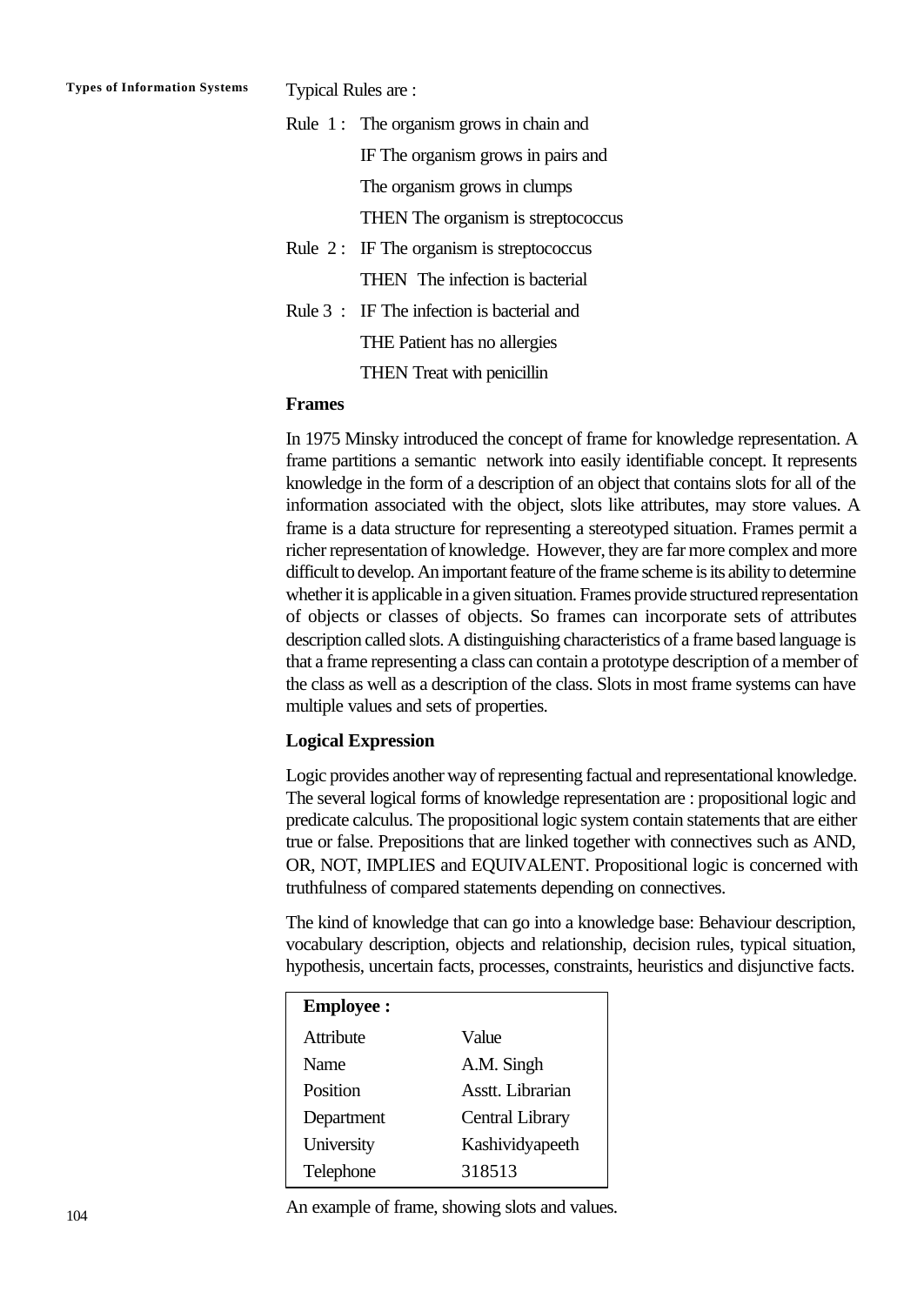# **Knowledge Based 6.6 INFERENCE ENGINE Retrieval Systems**

Everyexpert system requires a mechanism to make inference based on the stored knowledge. The knowledge base is simply a collection of Rules and Facts concerning a defined subject domain. The inference and control mechanism directs the system in its use of facts and rules contained in the knowledge base. It is through the inference engine that the fact are matched to rules and rules are linked together to form a series of conclusions and possible actions.The inference engine contains an inference and control mechanism that directs the system in it use of facts and rules contained in the knowledge base.

The inference and control mechanisms are based on the following :

## **Inference**

- Modus Ponens
- Reasoning about uncertainty
- Resolution

## **Control**

- Forward and backward Chaining
- Depth first versus breadth-first search
- Monotonic versus non-monotonic reasoning

The Modus Ponens is the logical rule for deriving new facts from rules and known facts. The consequents are proven from antecedents through a principle of logic, which takes an assertion (A is true) and a rule (IF  $\lt$  A is true  $\lt$ THEN  $\lt$ B is true  $>$ ), and derives a new assertion from the relationship (B is true).

 $(X \text{ is } A)$  and  $\{ (X \text{ is } A) \rightarrow (Y \text{ is } B) \}$ 

However, the inference can be made only if the conditional assertion  $\{ X \in A \}$  is identical to the premise of the conditional assertion (rule). Therefore to cover all the possible situations, we need as many rules as the number of different values that X can take.

The presence of uncertain information in an expert system can be associated with at least four causes. The first type is related to the reliability of information : uncertainty can be present in factual knowledge (i.e., set of assertions or facts). Uncertainty can also occur in the knowledge base (i.e., the rule set) as a result of weak implications. There can be uncertainty in data. The third type of uncertainty occurs when inference is based on incomplete information. In this case we need to partially match facts and premise, i.e., we wish to allow for the value "unknown" during the evaluation of the degree of certainty of the premise. The fourth type of uncertainty arises from the aggregation of rules from different knowledge sources or different experts. There are four possible errors that can occur in knowledge represented as production rule: conflicting, redundant, subsuming and missing rules. Representation of uncertainty in the expert system literature may be classified into three categories : Numerical characterisation, reasoned assumption, and qualitative endorsement. The unknown information is handled by logical rules : AND or IF - THEN.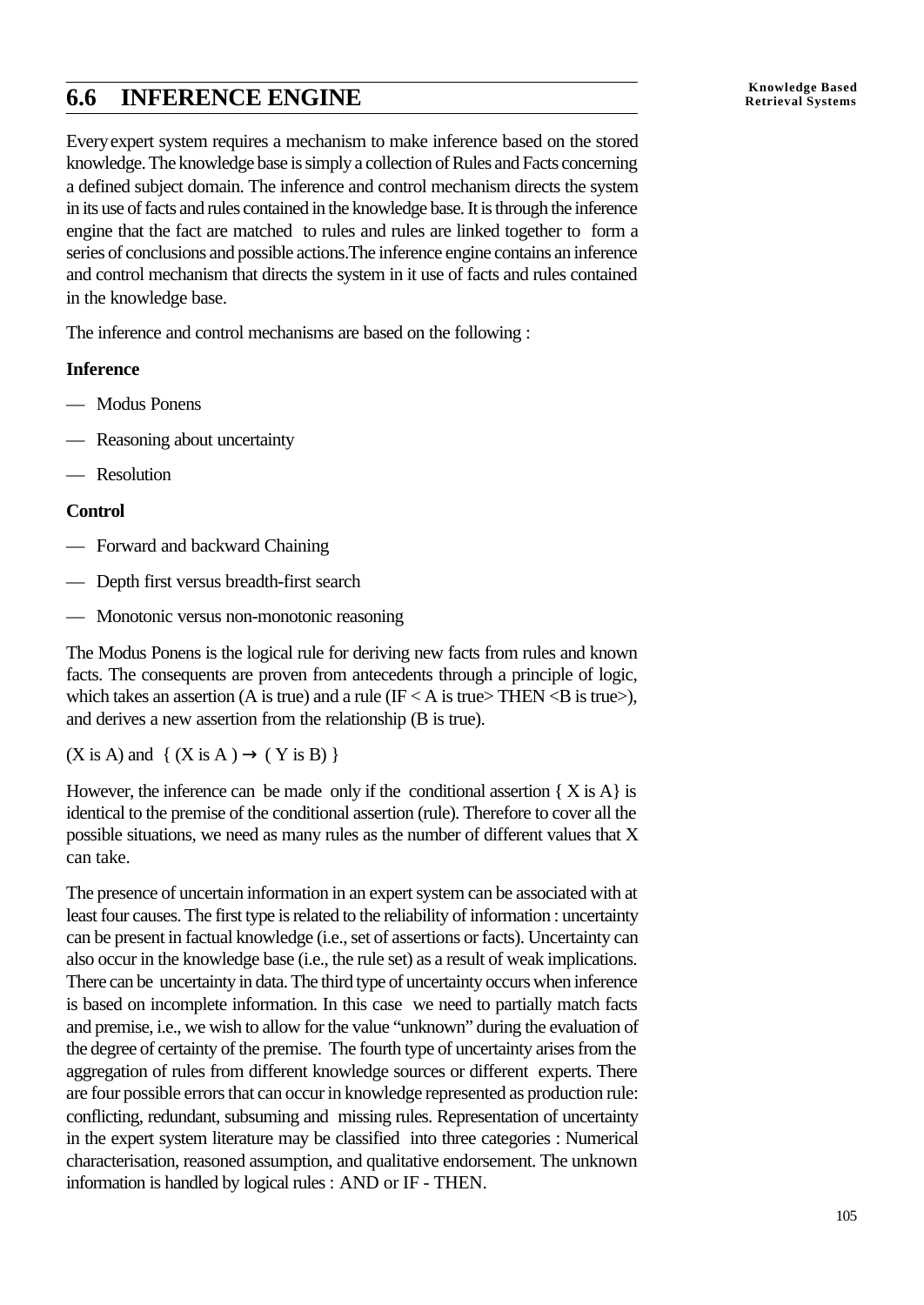**Types of Information Systems** Resolution is a set of logical statements to discover whether a new fact is to be valued

#### **Control**

The control mechanism of the inference engine is concerned with the two problems faced while interfacing a knowledge system :

- a) The way to decide where the reasoning process is to begin
- b) Resolving conflicts that occur when alternative lines of reasoning emerge.

The control mechanism can take one of the following three approaches:

- i) Forward chaining
- ii) Backward chaining
- iii) A combination of forward and backward chaining

In forward chaining, the reasoning is data driven. The system begins with information about the state of the world then reasons forward through the set of rules from antecedent to consequent, until some conclusion is reached. The inference engine begins by collecting rules having an antecedent, i.e., consistent with the state of the world. In situations in which more than one rule has a matching antecedent, the inference engine uses a conflict resolution strategy. In forward chaining the existing facts in the working memory would be matched with the antecedent of the first rule, which then would store the consequent in working memory. In turn the antecedent of the second rule would match the new fact, which would cause the rule to find and store its consequent in working memory. This process would continue until all matching rules have been exhausted.

In forward chaining, all the rules are placed in one ranked list and all the true assertions are placed in another ranked list. The inference engine traverses the rules list

$$
\overline{A \& B \Rightarrow C} \rightarrow D \& E \& F \Rightarrow A \rightarrow H \Rightarrow B
$$
  
\n
$$
\rightarrow D \rightarrow E \rightarrow G \qquad F
$$
  
\nFig. 2

But in backward chaining the reasoning is hypothesis or goal driven, and the direction of inference is reversed. The system that reasons backwards starts with a goal and works backwards through the sub-goals in an effort to choose an answer. Each premise of the rule retrieved becomes a new goal, in turn, and rules relevant to those goals are retrieved. Reasoning backward from the initial goal towards more primitive data continues until the system encounters topics for which there are no rules.

Depth first search strategy permits inferring sub-goals as well as searching for details in depth from action to means and to distance. While some systems use monotonic reasoning, some use non-monotonic reasoning. In monotonic reasoning all the values concluded for an attribute remain true for the duration of the consultation session. Facts that become true remain true, and the amount of true information in the system grows steadily or monotonically. But in non-monotonic reasoning, facts that are true may be retracted.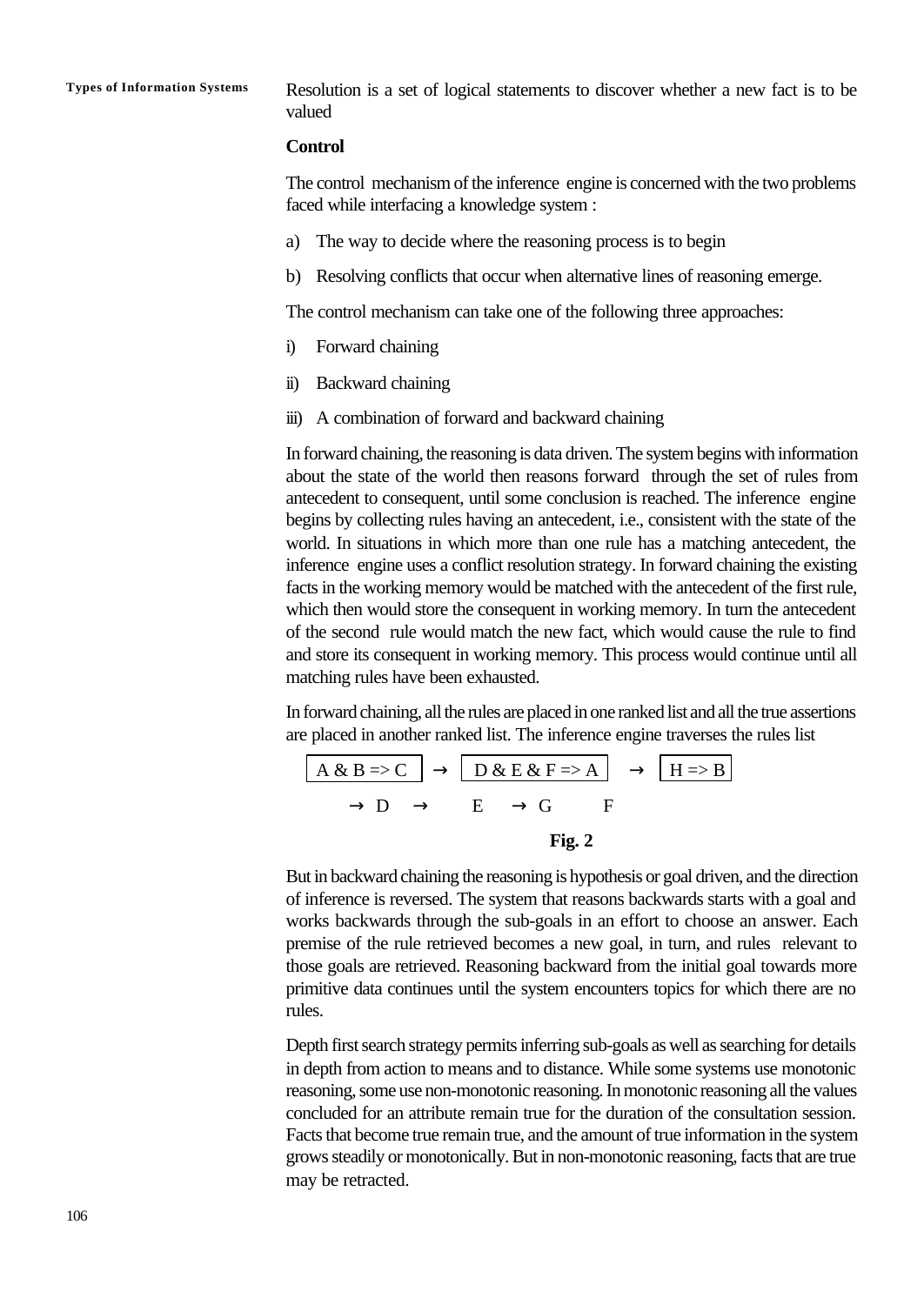# **Knowledge Based 6.7 AI LANGUAGES Retrieval Systems**

The expert system is an offshoot of the field of artificial intelligence. The term artificial intelligence was first used by McCarthy in 1956. Artificial Intelligence is that field of computer science that studies how machines might behave like people. AI programmes commonly use high level AI language such as List Processing (LISP) and Programming Language for logic (PROLOG). The LISP consists of operators that facilitate the creation of programmes that manipulate lists. The list can be used to represent relations between the things represented by the symbols. Manipulation of these list structures can deduce implicit relations. Programmes can use lists to build structures of unpredictable size and shapes.

In the LISP, the computing is with symbolic expressions rather than numbers. It represents data as linked list structure in the machine and as multilevel lists on paper. Since there is no essential difference between data and programms in LISP, one LISP programme can be used in another LISP programme as data.

The idea that logic could serve as a programming language, was put to practiced use around 1972 in the form of Prolog. Logic has traditionally provided a firm conceptual framework for representing knowledge. The introduction of Prolog has made it possible to represent knowledge in terms of logic and also to expect appropriate inferences to be drawn automatically.

One can express knowledge in Prolog in terms of either fact or rules. The basic units for building fact or rules are predication, for example "Sweeti likes Rose" is represented as Likes (Sweeti, Rose)

Predication, in short, is represented by a predicate name (e.g, likes) followed by a list of arguments. Each Argument can be (i) name of an individual, also called constant (e.g, "Sweeti", "Rose"). The logic programming methodology can be used for describing and retrieving general knowledge about the world. Prolog has two programming style : a declarative style and a procedural style. In the declarative programming style, one focuses on telling the system what it should know and rely on the system to handle procedure. In procedural programming, one considers the specific problem-solving behaviour the computer will exhibit. Most expert systems use procedural style.

# **6.8 TOOLS FOR BUILDING EXPERT SYSTEMS**

Expert system development tools generally provide support for representing symbolic knowledge. Many AI applications share common methods for representing knowledge, controlling inference and maintaining large systems. The expert system building tools provide standard ways for representing knowledge about a similar problems domain and task, and a standard inference procedure. There is a need for objective information on commercial software tools for building expert systems. The tools provide specific techniques for holding knowledge representation, inference and control, which helps knowledge engineers to model the salient characteristics of a particular class of problems. Various techniques are used to represent this knowledge including predicate calculus, logic programming, rules, semantic networks and frames or schemata. The LISP programming can be painstaking and resulting in code can be opaque. Many researchers have chosen to use or develop knowledge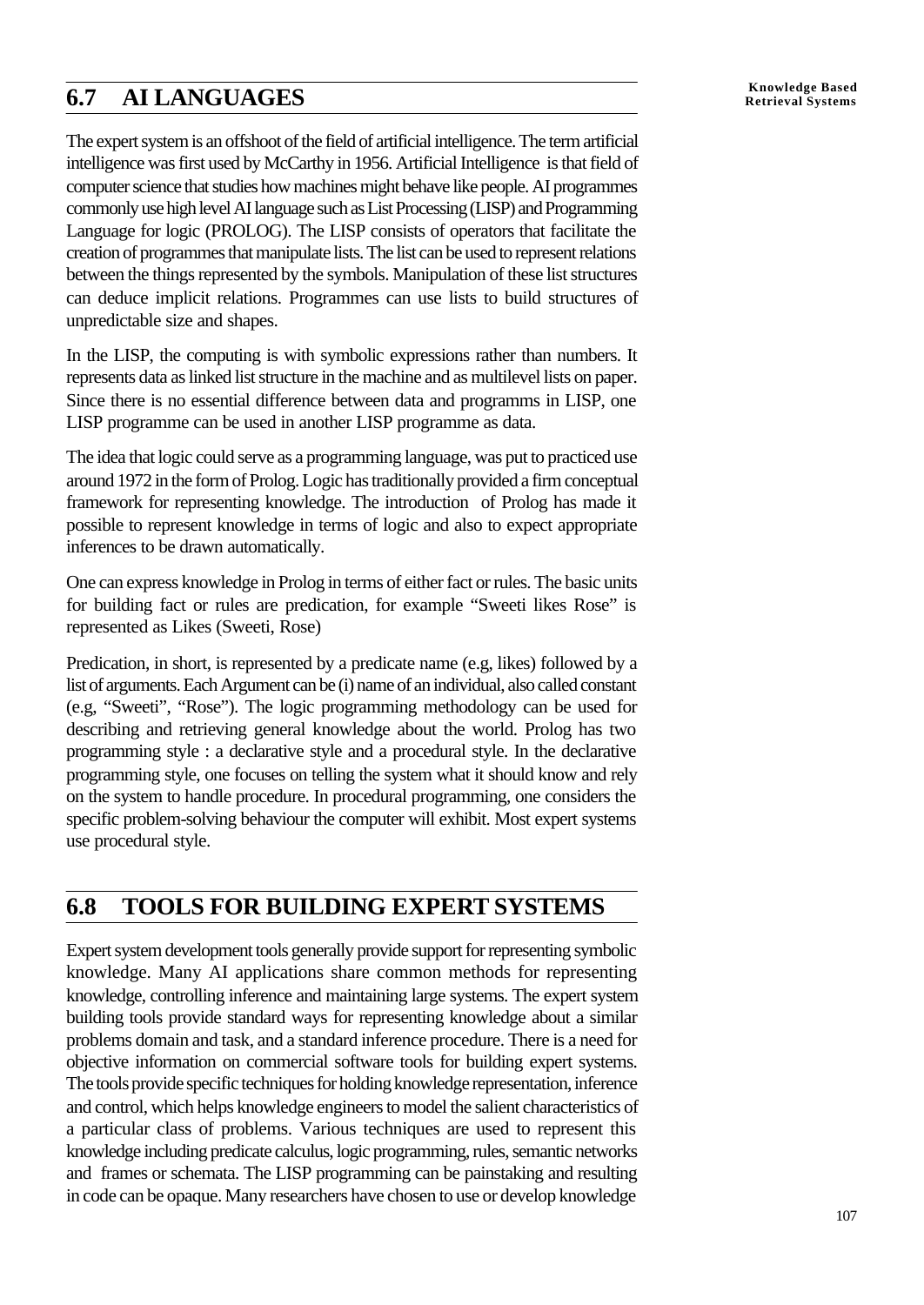**Types of Information Systems** representation language that allows them to encode knowledge at a higher level, perhaps closer to how a person may conceptualise it. The framework for tools initially emerged from an expert system designed at Stanford for medical diagnosis, EMYCIN is a tool for building MYCIN like consultant systems. There are other important tools like : S.1, KEE, Knowledge craft, ART, Rulecons.

## i) **S.1. (Teknowledge)**

S.1. is a tool for developing a rule-based consultation system designed to solve standard selection problems in which there is an enhanced set of solutions. The design of S.1 is based on the EMYCIN system.

## ii) **KEE (Knowledge Engineering Environmental Intellicrop)**

KEE is a hybrid tool integrating several AI methodologies into a single system. It provides support for frame-based knowledge representation with taxonomic inheritance, rule-based reasoning, logic representation, data-driven reasoning, objectoriented programming, interactive graphics.

## iii) **Knowledge Craft (Carnegie Group Inc.)**

Knowledge craft is a hybrid tool with features similar to KEE. It combines framebased, rule-based, logic-based, object-oriented, and LISP programming in one system.

## iv) **ART (Automatic Reasoning Tool, Inference Corporation)**

Art is an integrated tool based on a powerful rule based language that supports hypothetical reasoning and other features. ART integrates rules, frames, logic and LISP functional programming into one system. ART is written in common LISP and is currently supported on the symbolics. ART is a powerful programming environment and is appropriate for solving a large class of problems.

v) **Rulecons** is an expert system to aid the formulation of knowledge bases. Rulecons assists the expert system developer or knowledge engineer during the interview of the expert (s). It is a system for creating domain-independent, rule-based knowledge bases.

## **Self Check Exercise**

- 1) Explain the concept and structure of Expert System.
- 2) Describe the different methods of knowledge representation.
- 3) What is the function of Inference Engine?
- **Note :** i) Write your answers in the space given below.
	- ii) Check your answer with the answers given at the end of this Unit.

...................................................................................................... ...................................................................................................... ...................................................................................................... ...................................................................................................... ......................................................................................................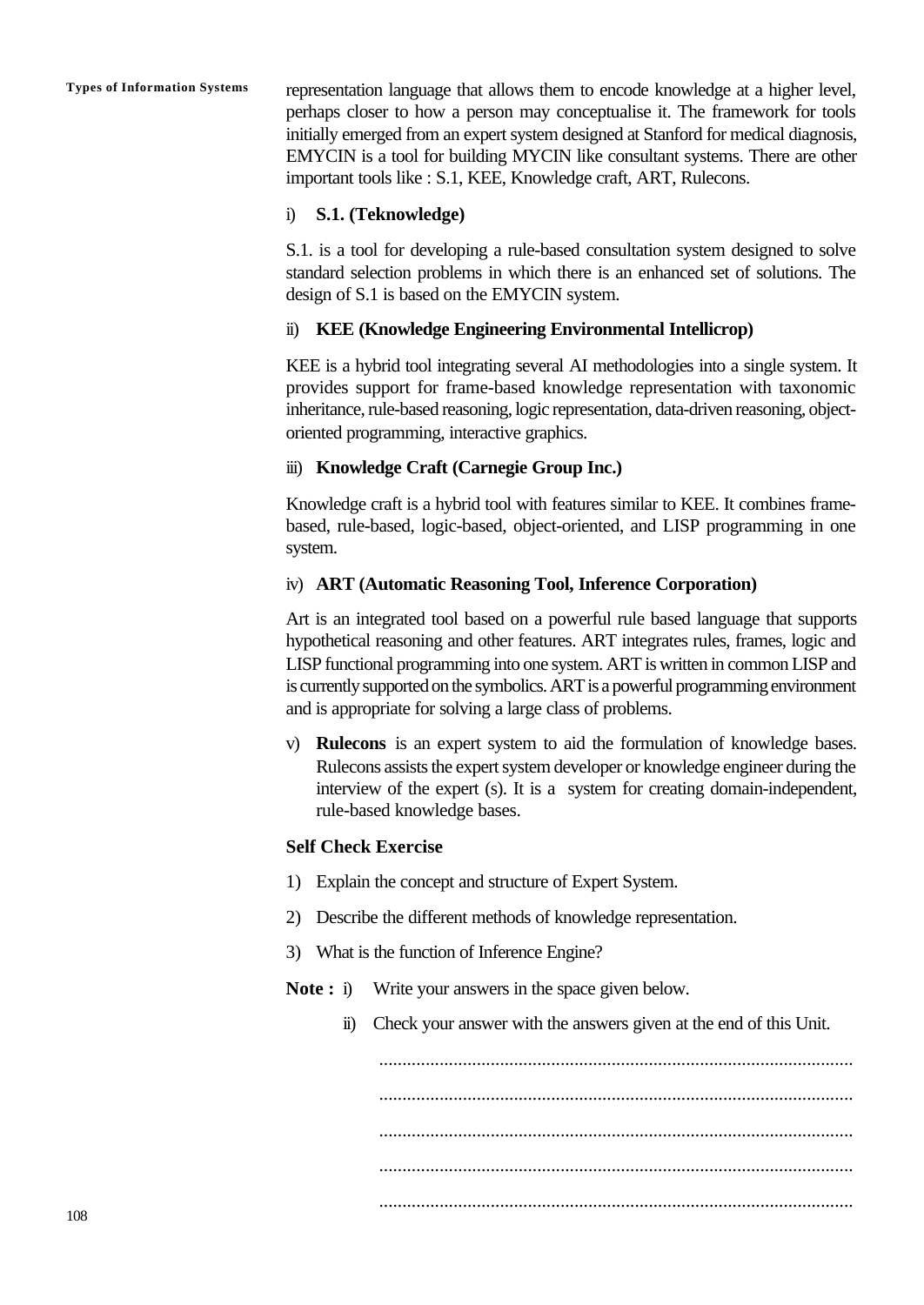# **Knowledge Based 6.9 SUMMARY Retrieval Systems**

Artificial Intelligence (AI) is a subfield of computer science concerned with making machines perform intelligence tasks and suitable intelligence behaviour of human beings. Most of the research in AI was directed towards non-numeric computation and symbolic reasoning, because it was realized that operation rather than numerical computation operation are involved in many cognitive activities. Researchers of AI developed representation schema to encode such facts. Expert systems have borrowed ideas such as knowledge representation techniques and heuristic programming and have tailored these ideas for use in relatively specialized fields. Expert systems have been built up in diverse branches of science, information service and management. These are essentially knowledge based systems. The entire process of developing expert systems is summarized below :

Domain Expert / Knowledge Engineer



Process of Knowledge Based Expert System Development

The knowledge that we consider for practical databases requires careful mapping from the conceptual model to physical storage. The logic programming languages have enabled us to provide intelligent databases. Expert systems have the capability of expert level performance in specialized fields. The expert system not only use heuristic rules, but has also a model of the domain so that deeper reasoning is possible if the rules are inadequate. A number of tools have been developed to assist in building knowledge based systems.

# **6.10 ANSWERS TO SELF CHECK EXERCISES**

1) An expert systems is a knowledge-based information system based an the artificial intelligence technique (AI) which provides solutions to problems in a field in the same manner as human experts do. It is an attempt to simulate expert human behaviour by capturing his knowledge and mode of reasoning, thus giving way to more generic terms knowledge-based system. The expert system has been defined as an intelligent computer programme that users knowledge and inference procedure to solve problem that are difficult enough to require sufficient human expertise for their solutions.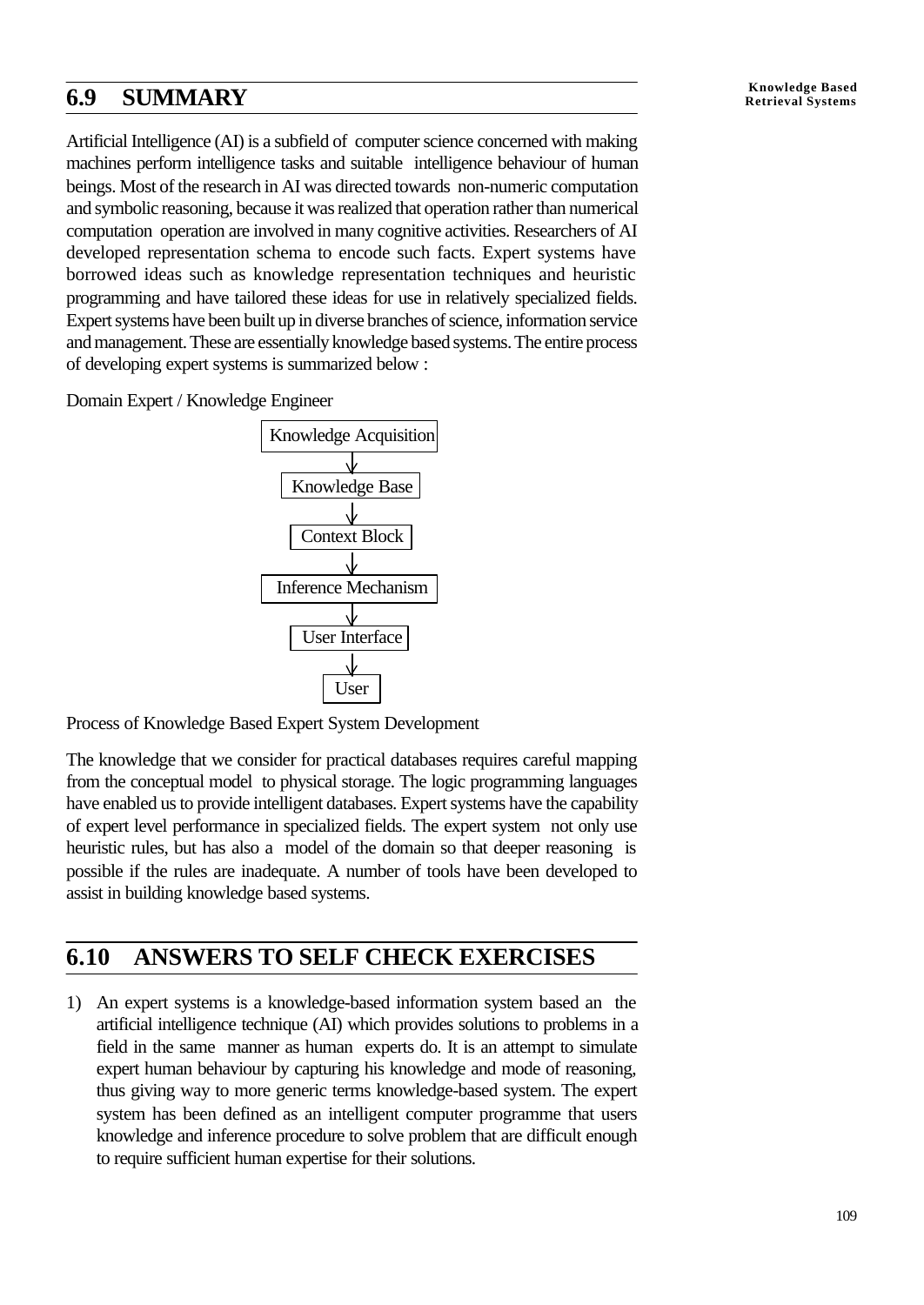**Types of Information Systems** The main structural components of the expert systems are :

- 1) Knowledge Base Rules Facts
- 2) Inference Engine
- 3) User Interface

The knowledge base is built by capturing the knowledge and heuristics of a human expert. The knowledge is represented in the form of facts and rules. The inference engine stands between the user and the knowledge base. Its main task is to draw inference and also control the order in which the inferences are to be made. The user interface assists in the interaction of the user with the system.

- 2) The different methods of knowledge representation in the knowledge base are:
	- i) Semantic networks
	- ii) Object Attribute Value (O-A-V) triplets
	- iii) Rules
	- iv) Frames
	- v) Logical expression

Knowledge is represented as a set of rules and factual knowledge. A rule is structured as a link between the conjunction of one or more antecedents and a set of consequents.

*IF* <antecedent 1 > *THEN* <Consequent 1>

*IF* <antecedent 2 > *AND* <antecedent 3 > *THEN* <Consequent 2>

The antecedent of a rule is an assertion describing the observed or inferred state of the model, while consequent can be a conclusion inference drawn from an assertion or an action to be taken.

- 3) The inference engine stands between the user and the knowledge base and performs two major tasks :
	- i) it examines existing facts and rules and adds new facts when possible.
	- ii) it decides the order in which inferences are made.

Thus it formulates strategies used to draw inferences and control the reasoning process. Inference and control strategies guide a knowledge system as it uses the facts and rules stored in its knowledge base and the information it acquires from the user.

# **6.11 KEYWORDS Domain Expert** : A person whose knowledge and experiences have been used to produce information about a specific area of interest and store it in an expert system. **Inference Engine :** Inference Engine is another key component of all expert systems. It is responsible for interpreting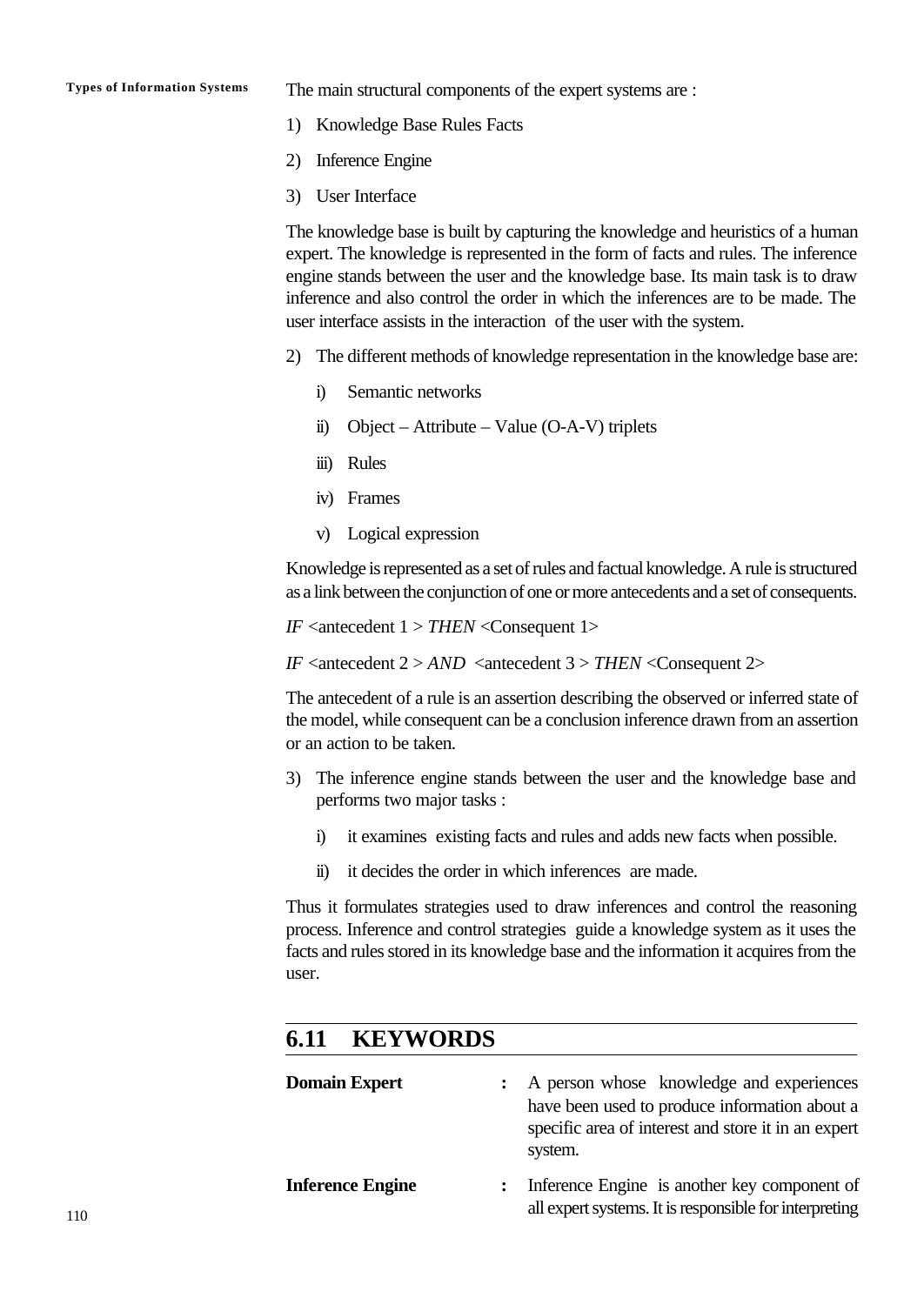|                                                 |                | the contents of the knowledge base in the context<br>of a user-specified input or hypotheses in order<br>to reach a goal or a conclusion. It can be divided<br>into three parts-                      |
|-------------------------------------------------|----------------|-------------------------------------------------------------------------------------------------------------------------------------------------------------------------------------------------------|
|                                                 |                | <b>Context Block</b><br>$\ddot{1}$                                                                                                                                                                    |
|                                                 |                | Inference (Reasoning) mechanism<br>$\ddot{\mathbf{n}})$                                                                                                                                               |
|                                                 |                | <b>Explanation facility</b><br>$\overline{111}$ )                                                                                                                                                     |
| <b>Knowledge Engineer</b>                       | ፡              | A person who works with a domain expert to<br>encode the knowledge. In some cases the domain<br>expert also acts as the knowledge engineer.                                                           |
| <b>Knowledge Base</b>                           | $\ddot{\cdot}$ | knowledge base is an essential module of all<br>expert systems. It contains the formal<br>representation of the information provided by the<br>domain expert as encoded by the knowledge<br>engineer. |
| <b>Knowledge Acquisition</b><br><b>Facility</b> | ፡              | New knowledge is generated with the assistance<br>of this facility.                                                                                                                                   |
| <b>User Interface</b>                           | $\ddot{\cdot}$ | User interface is a module of the expert system<br>which permits the user to benefit from the system.                                                                                                 |

# **6.12 REFERENCES AND FURTHER READING**

Awad, E.M., (1996) Building Expert Systems: Principles, Procedures and Application. Saist Paul, MM : West.

Buchanan, B. G, and Smith, R. G. (1989). Fundamentals of Expert Systems. *In* Handbook of Artificial Intelligence. A. Barr, P.R. Cohen and E.A. Feigenbaum, ed. Reading, M. A. : Addison – Wesley. pp. 149-192.

Clocksin, W.F. and Mallish, C.S. (1981). Programming in prolog. Berlin: Springer-Verlag.

Cosgrove, S.J. (1981) Item Classification using the 'N-cube's' Hierarchical Knowledge Representation Scheme. *In* Libraries and Expert System. Ed. by Mcdonald, Craig and Weckert John. London: Tayler Arahem, pp. 88-98.

Davis, R. and Lenal, D.C. (1982). Knowledge Based Systems in Artificial Intelligence. NY: McGraw Hill.

Davis, Randall (1986). Knowledge Based System . *Science* 231; Feb. 1986, 957.

Feigenbaum, E.A. (1985) Lecture notes, Nov. 10, 1983. *In* Expert Systems : Artificial Intelligence in business. Ed. by Paul Hermen and David King. N.Y. : Wiley p.5.

Gupta, Amar and Prasad, Banddredi E. (1988). Principles of Expert Systems. NY. : IEEE Press, 1988.

Haye- Roth, F et al ed, (1983) Building Expert Systems. NY: Addison Wesley.

Kowalski, R,. (1979) Logic for Problem Solving. Amsterdam: North-Holland.